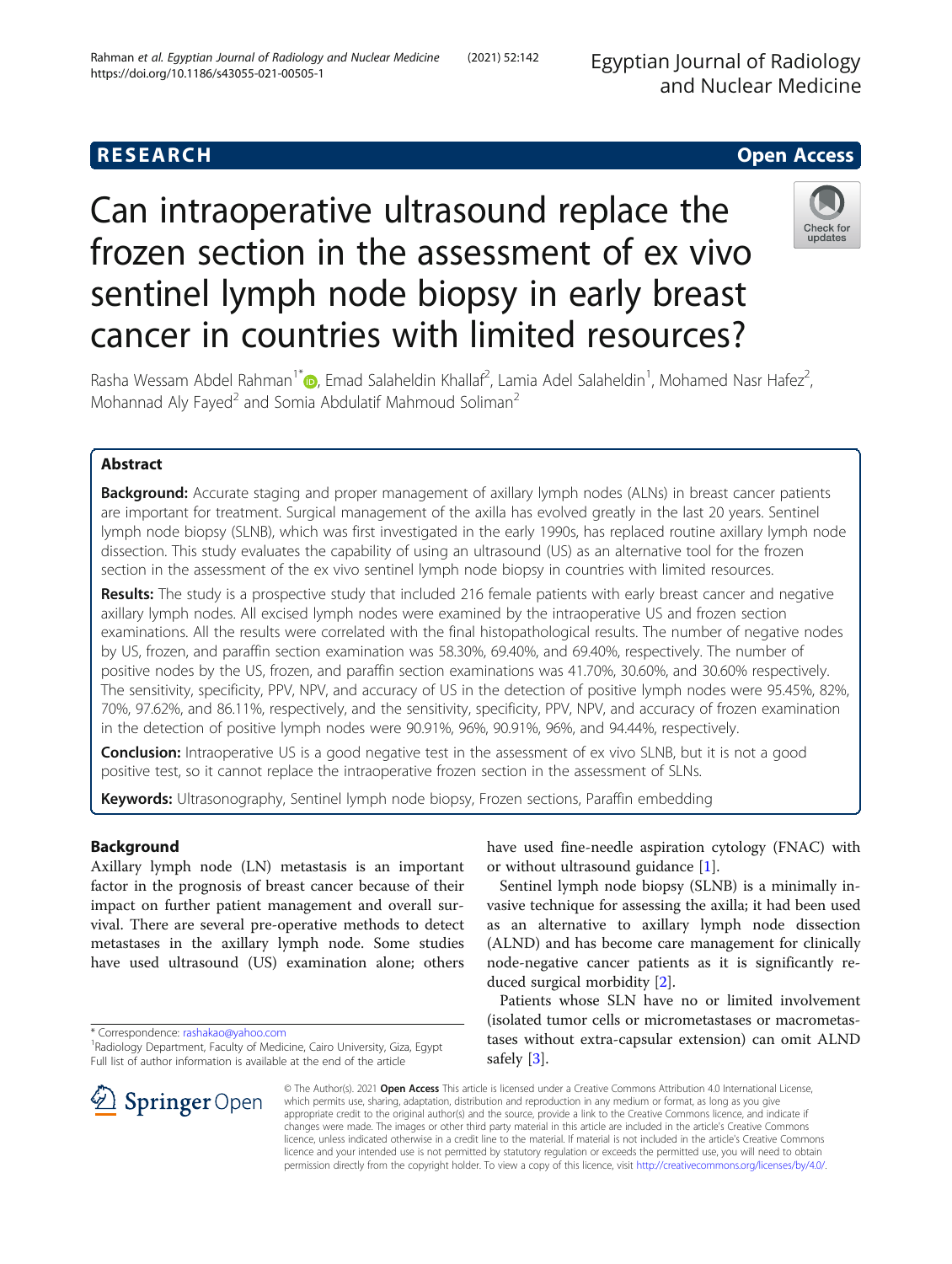for patients with tumor-positive axillary lymph nodes can be performed if intraoperative frozen pathological examination of SLN has been performed intraoperatively. No difference in local or distant recurrence rate has been reported in a prospective randomized ACOSOG Z0011 trial (of ALND vs. no further surgery for SLN-positive patients) who had ALND and those who did not. Although most patients in that trial had favorable clinical-pathological factors, the routine use of frozen section for the evaluation of SLNB is questionable [[4\]](#page-5-0).

However, qualified pathologist for frozen section assessment is not widely available. Hence, the search for another method to assess the SLNs intraoperatively is becoming very important.

We performed a 3-year prospective study to evaluate sensitivity, specificity, positive-negative predictive values, and accuracy of intraoperative ex vivo ultrasound examination of SLN biopsy specimens in comparison to intraoperative frozen section examination and final paraffin histopathological results to assess the value of intraoperative US in confirming positivity of SLNs.

### **Methods**

#### Case selection and data collection

This prospective study was carried out between January 2015 and April 2018. The study was approved by the ethical committee of a multidisciplinary "Breast Cancer Hospital" and all enrolled patients provided their informed consent. We included 216 female breast cancer patients. The patient's ages ranged from 21 to 75 years (mean, 48.83years). Our inclusion criteria were early breast cancer patients (T1, T2 N0M0) with clinically and radiologically negative axillary lymph nodes who were candidates for SLNB. We excluded patients with positive axillary lymph nodes, post-neo-adjuvant chemotherapy, and those with contraindication for sentinel lymph node biopsy (e.g., inflammatory breast cancer).

#### Surgical procedures

A sentinel lymph node biopsy was performed by a specialized breast cancer surgeon who had experience in SLNB. After induction of anesthesia, injection of 2–3 ml of 1% methylene blue dye (prepared by using 50 mg of MB powder diluted in 5 cc saline) around the tumor or subareolar was performed, then after 15 min, a small incision was done in the axilla 2 cm below the hairline near the anterior axillary fold, opening of axillary fascia, retrieval of 1-3 blue LN, any enlarged axillary LN, and the lymph nodes with bluish lymphatic streaks with good hemostasis was performed. The identification rate was 100% with no allergic manifestations reported at the time of surgery.

#### Ex vivo intraoperative ultrasound examination

The excised sentinel nodes were examined by a radiologist who had more than 10 years' experience in breast imaging, using a 12-MHz linear-array ultrasound transducer after covering the probe with a rubber glove and applying plenty of gel over the examined node. The focus and depth of the machine were adjusted. The excised lymph nodes were examined regarding their size, shape, cortical symmetry (symmetrical or asymmetrical), cortical thickness, and preservation of their fatty hilae. Average 3–4 SLN were examined each time and the most suspicious lymph node with an asymmetrical cortical thickness or lost fatty hilum was requested to be the first one examined by the frozen section.

#### Pathologic examination

All lymph node specimens were examined by a dedicated breast pathologist by frozen section using toluidine blue staining. Each node was multi-sectioned and one represented section was processed for each node. The sections were cut at 1–2-mm distance, then processed by an automated processor using different alcohol concentrations followed by xylene and paraffin wax. According to section results, further patient management occurred guided by ACOSOG Z0011 criteria as follows:

- Patients with negative SLNB: no further ALND
- Patients with ITCs (isolated tumor cells): no further ALND
- Patients with micrometastasis or macrometastasis (1–2 out of 3–4 positive lymph nodes): no further ALND
- Patients with 3 or more positive lymph nodes, matted lymph nodes, or lymph nodes with extracapsular extension: ALND was performed

Then, the SLN biopsy specimens were sent for paraffin examination. The paraffin blocks are serially cut at 4 micron thickness stained by routine hematoxylin and eosin stains for pathological examination.

#### Statistical analysis

Data were coded and entered using the statistical package SPSS (Statistical Package for the Social Sciences) version 25. Data were summarized using mean, standard deviation, median, minimum, and maximum in quantitative data and using frequency (count) and relative frequency (percentage) for categorical data. Standard diagnostic indices including sensitivity, specificity, positive predictive value (PPV), negative predictive value (NPV), and diagnostic efficacy were calculated as described by [[5](#page-5-0)]. ROC curve was constructed with an area under curve analysis performed to detect the best cutoff value of cortical thickness for the detection of +ve LN.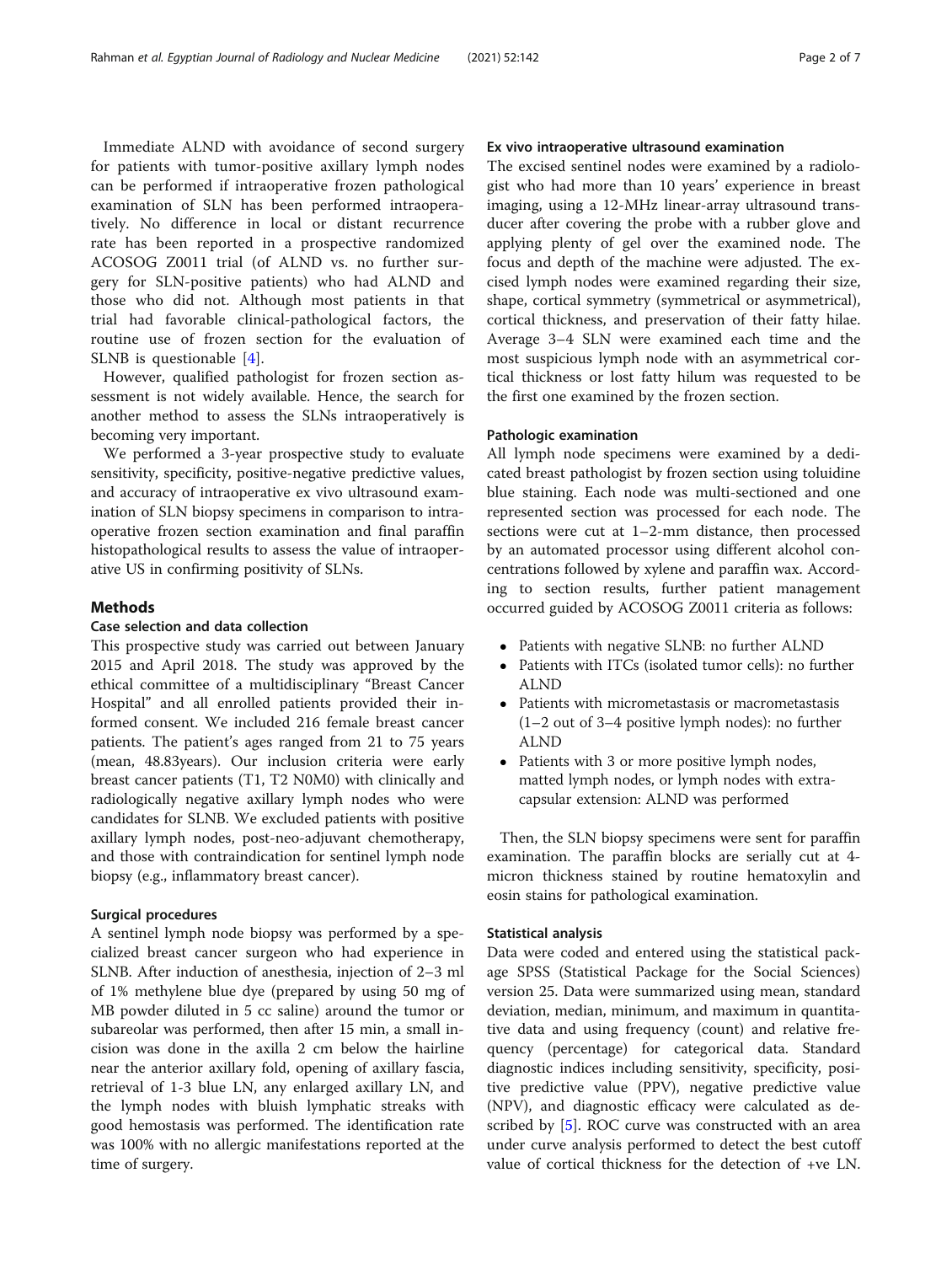| Histopathology                                        | <b>Number of cases</b> | Percent |  |
|-------------------------------------------------------|------------------------|---------|--|
| Invasive ductal carcinoma                             | 183                    | 84.7    |  |
| Invasive ductal carcinoma with in situ component      | 6                      | 2.8     |  |
| Mixed invasive lobular and invasive ductal carcinoma  | 6                      | 2.8     |  |
| Intra cystic papillary carcinoma                      | 6                      | 2.8     |  |
| Paget disease                                         | 6                      | 2.8     |  |
| Ductal carcinoma in situ with microinvasion           | 3                      | 1.4     |  |
| Invasive ductal carcinoma with mucoid differentiation |                        | 1.4     |  |
| Lobular carcinoma                                     |                        | 1.4     |  |

Table 1 The histopathological examination of the studied 216 cases

Comparisons between quantitative variables were done using the non-parametric Mann-Whitney test [\[6](#page-5-0)]. For comparing categorical data, chi-square  $(\chi^2)$  test was performed. An exact test was used instead when the expected frequency is less than 5 [[7\]](#page-5-0). P value of less than 0.05 was considered statistically significant.

#### Results

Two hundred and sixteen early breast cancer female patients T1-2, N0 M0 were a candidate for SLNB; their SLN specimens were examined intraoperatively by ultrasound. The long axis of the examined nodes ranged from 1.6 to 26 mm (mean 13.15 mm) and their short axis ranged from 0.8 to 26 mm (mean 5.82 mm). One hundred and fifty-six (72.2%) patients had symmetrical nodal cortical thickness, 30 (45.5%) of them were +ve and 126 (84%) were −ve, while 60 (27.8%) of the patients had asymmetrical diffuse cortical thickening, 36 (54.5%) of them were +ve and 24 (16%) were −ve. The nodal cortical thickness of the examined lymph nodes ranged from 0.9 to 8.6 mm (mean 2.59 mm). The final histopathology results of our cases are demonstrated in Table 1. There was a statistically significant correlation between diffuse asymmetrical cortical thickness and paraffin results in the detection of positive lymph nodes (PV < .001). There was also a statistically significant correlation between nodal cortical thickness and the paraffin results ( $PV < .001$ ). The final positive lymph nodes by paraffin examination showed cortical thickness ranged from 1.4 to 8.6 mm in thickness (mean = 2.05 mm) with cutoff value = 2.65 mm. Using the cortical thickness in the detection of positive nodes showed an area under the curve  $= 0.857$  and 95% confidence interval (0.798– 0.916) with 81.8% sensitivity and 80% specificity.

#### The performance of the US in the evaluation of lymph node status

The sensitivity, specificity, PPV, NPV, and accuracy of ultrasound in the detection of positive lymph nodes were 95.45%, 82%, 70%, 97.62%, and 86.11%, respectively (Table 2).

#### The performance of the frozen section in the evaluation of lymph node status

The sensitivity, specificity, PPV, NPV, and accuracy of frozen examination in the detection of positive lymph nodes were 90.91%, 96%, 90.91%, 96%, and 94.44%, respectively (Table 2).

#### **Discussion**

Giuliano et al. [[8](#page-5-0)] are the first surgeons to introduce the technique of SLN for the assessment of nodal status in early node-negative breast cancer, and the technique has become a standard procedure for breast cancer patients. SLN biopsy had less morbidity compared with ALND and the success of the procedure depends on cooperation between the multidisciplinary team of specialist surgeons, pathologists, and nuclear medicine. As with any technique, the frozen section has its limitation such as cost, labor, a requirement of a skilled histopathology technician, and dedicated histopathologists [[9\]](#page-5-0).

So this study is performed to evaluate the performance of intraoperative US as a replacement tool for the frozen section in the ex vivo evaluation of axillary lymph node status in patients with early breast cancer in countries with limited resources and difficulties in establishing intraoperative frozen section for breast cancer patients.

Ultrasound examination of axillary LN has its characteristic features for suggesting malignant lymph node

Table 2 The performance of US and frozen section in the evaluation of axillary lymph node status

|            | Sensitivity (95% CI)        | Specificity (95% CI)     | <b>PPV (95% CI)</b>          | <b>NPV (95% CI)</b>         | Accuracy (95% CI)           |  |
|------------|-----------------------------|--------------------------|------------------------------|-----------------------------|-----------------------------|--|
| Ultrasound | <b>95.45%</b> (87.29–99.05) | 82% (74.90-87.79)        | <b>70%</b> $(62.29 - 76.73)$ | <b>97.62%</b> (93.12–99.20) | <b>86.11%</b> (80.77–90.43) |  |
| Frozen     | <b>90.91%</b> (81.26-96.59) | <b>96%</b> (91.50–98.52) | <b>90.91%</b> (81.98-95.65)  | <b>96%</b> (91.79%-98.1)    | <b>94.4%</b> (90.50–87.10)  |  |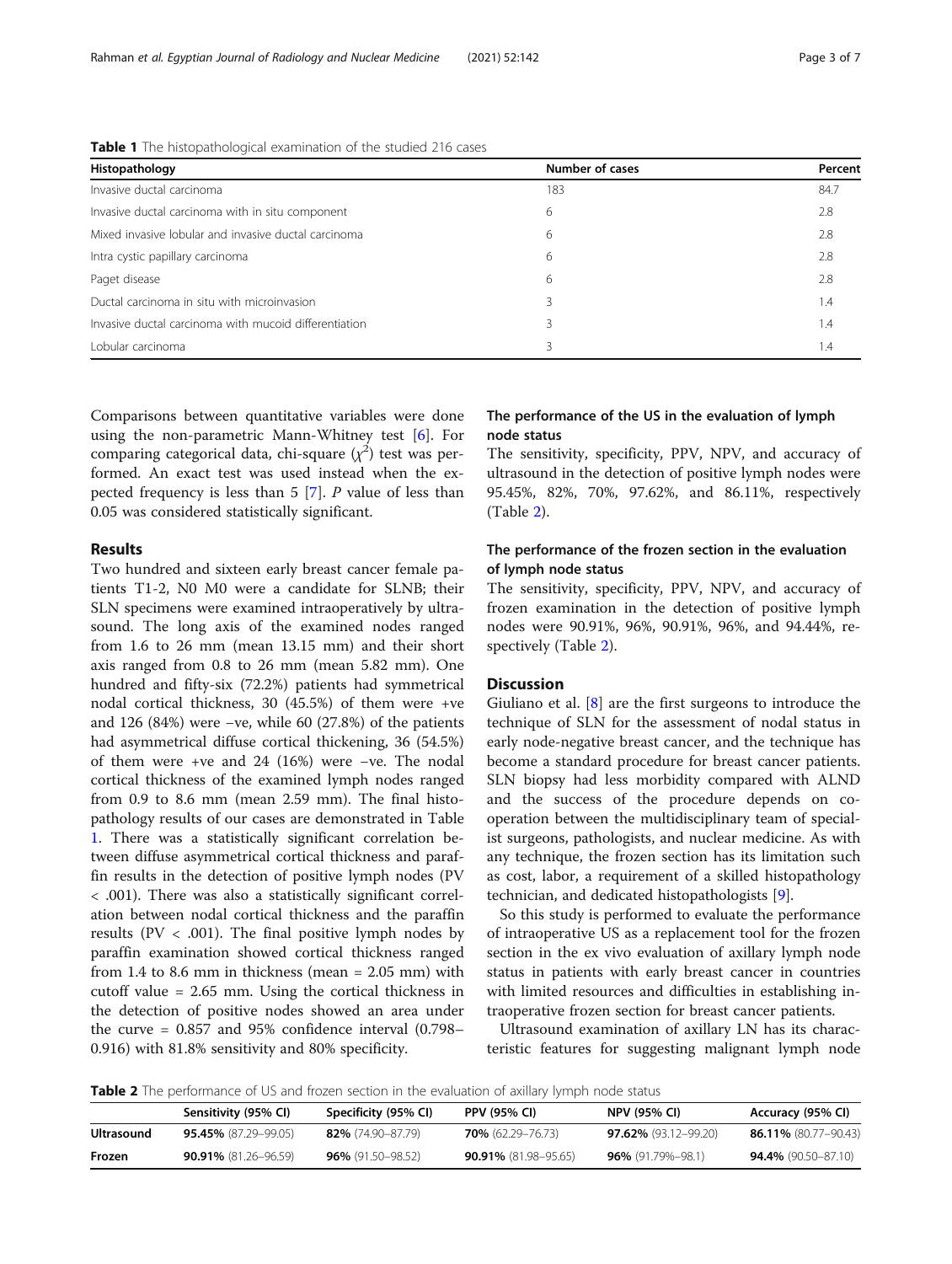<span id="page-3-0"></span>

involvement and has been established as a pre-operative non-invasive tool to determine axillary LN status [[10](#page-5-0)].

Further management of SLNB positive nodes was guided by ACOSOG Z0011 criteria for the management of SLNB in T1-2 N0 patients according to NCCN guidelines [[11](#page-5-0)].

In the current study, SLNB was done using 1% MB with a 100% identification rate (IR). It was found that identification rates for SLNB have increased over time from 88% in 1992–2000 to 97% in 2007–2012, the increase in IR during the last 18 years is likely due to the increase in gained experience by the surgeons performing SLNB [\[12](#page-6-0)].

In the ACOSOG Z0010 trial, the percent of failed SNB with blue dye was 1.4%, radiocolloid 2.3%, and the combination 1.2%, so some authors claim that the addition



thickening reaching 2 mm. It was considered positive by the US, and it was positive by frozen and paraffin examination

of radiocolloids to blue dye in SLNB does not increase the identification rate to the degree that justifies its costs and restrictions in its use [\[13](#page-6-0)].

The commonly used technique for intraoperative detection of sentinel lymph node metastasis is a frozen section examination; its reported sensitivity range from 19 to 75% [[14\]](#page-6-0). However, with increased experience, Wong et al. [\[15](#page-6-0)] reported the overall false-negative rate for the frozen section in SLN was 13.5%. The authors considered this rate is acceptable.

In the current study, all lymph node specimens were examined by a dedicated pathologist; it was found that the sensitivity, specificity, PPV, NPV, and accuracy of frozen examination in the detection of positive lymph nodes were 90.91%, 96%, 90.91%, 96%, and 94.44%, respectively.

This study has shown significantly improved results which may be due to serial slicing of lymph nodes, examining multiple levels, and the proven expertise of the histopathologist.

In the current study, all lymph node specimens were examined by a dedicated pathologist; it was found that the sensitivity, specificity, PPV, NPV, and accuracy of frozen examination in the detection of positive lymph nodes were 90.91%, 96%, 90.91%, 96%, and 94.44%, respectively. This study has shown significantly improved results which may be due to serial slicing of lymph nodes, examining multiple levels, and the proven expertise of the histopathologist.

Our results were in agreement with Krag et al. [\[16](#page-6-0)], who reported 90.2% sensitivity of sentinel lymph node examination in breast cancer patients 9.8% false-negative results.

Also, Marano et al. [[17\]](#page-6-0) have retrospectively evaluated 359 sentinel node biopsies in breast cancer from January 2011 to December 2018, performing an intraoperative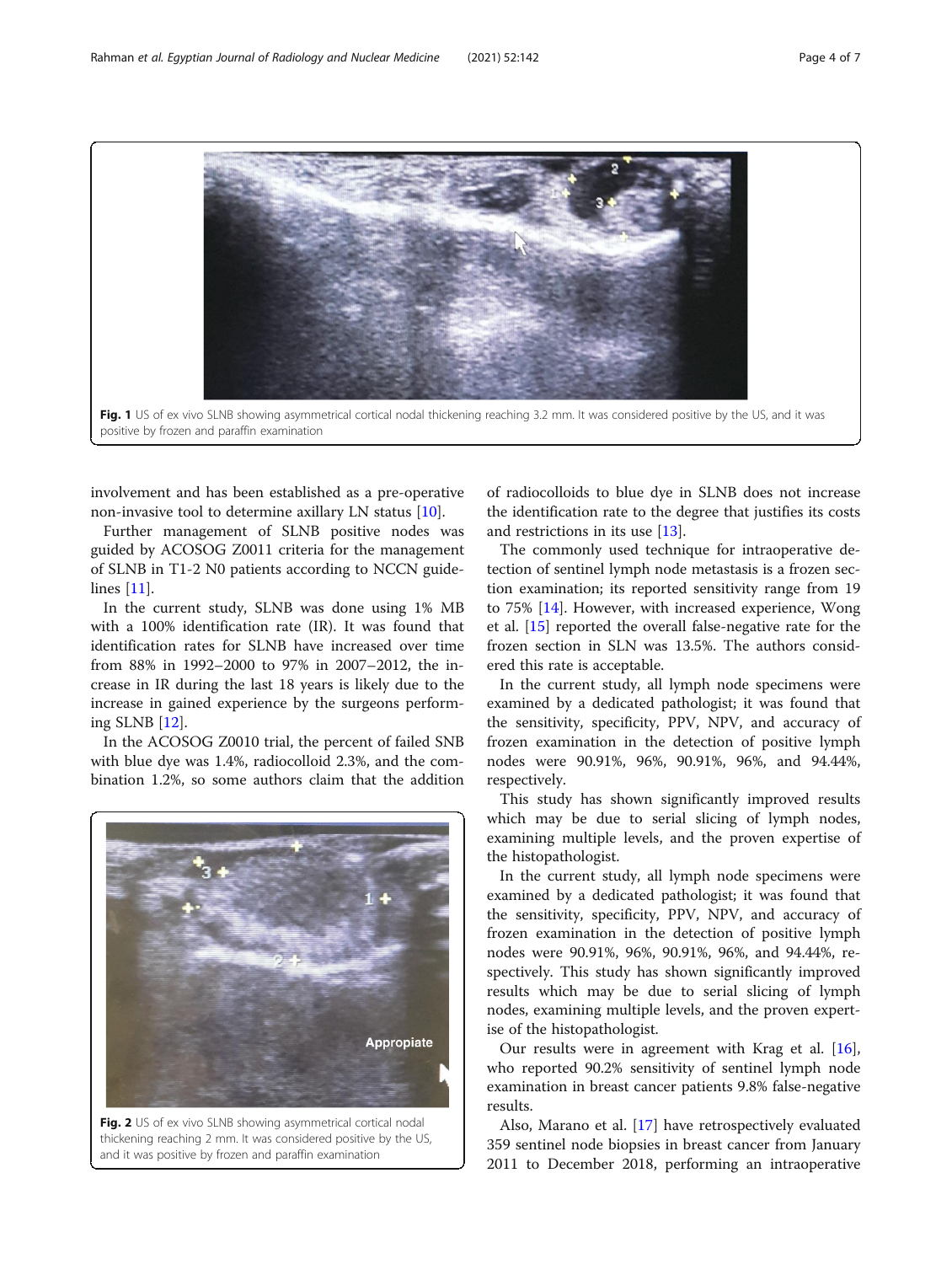<span id="page-4-0"></span>

examination. It results in 12.8% "false negative" rate, in which only 4.2% in macrometastases, with an overall sensitivity of 68.4% (macrometastases, 86%; micrometastases, 11%), an overall specificity of 98.7% and an overall accuracy of 89.7%.

In this study, we explored the role of another new technique by using intraoperative ultrasound for the evaluation of the ex vivo SLN before being examined by the frozen section during the operation and finally by

the paraffin section postoperatively. It is a possible future technique where intraoperative ultrasound assessment of the ex vivo SLN detects the abnormal nodal architecture (cortical thickening > 3 ml, loss of the normal hyperechoic hilum). Cortical thickening is an early finding, with eccentric thickening having a higher predictive value for node involvement than diffuse thickening. A cutoff value of 3 mm for defining a thickened versus normal cortex is most common, but not

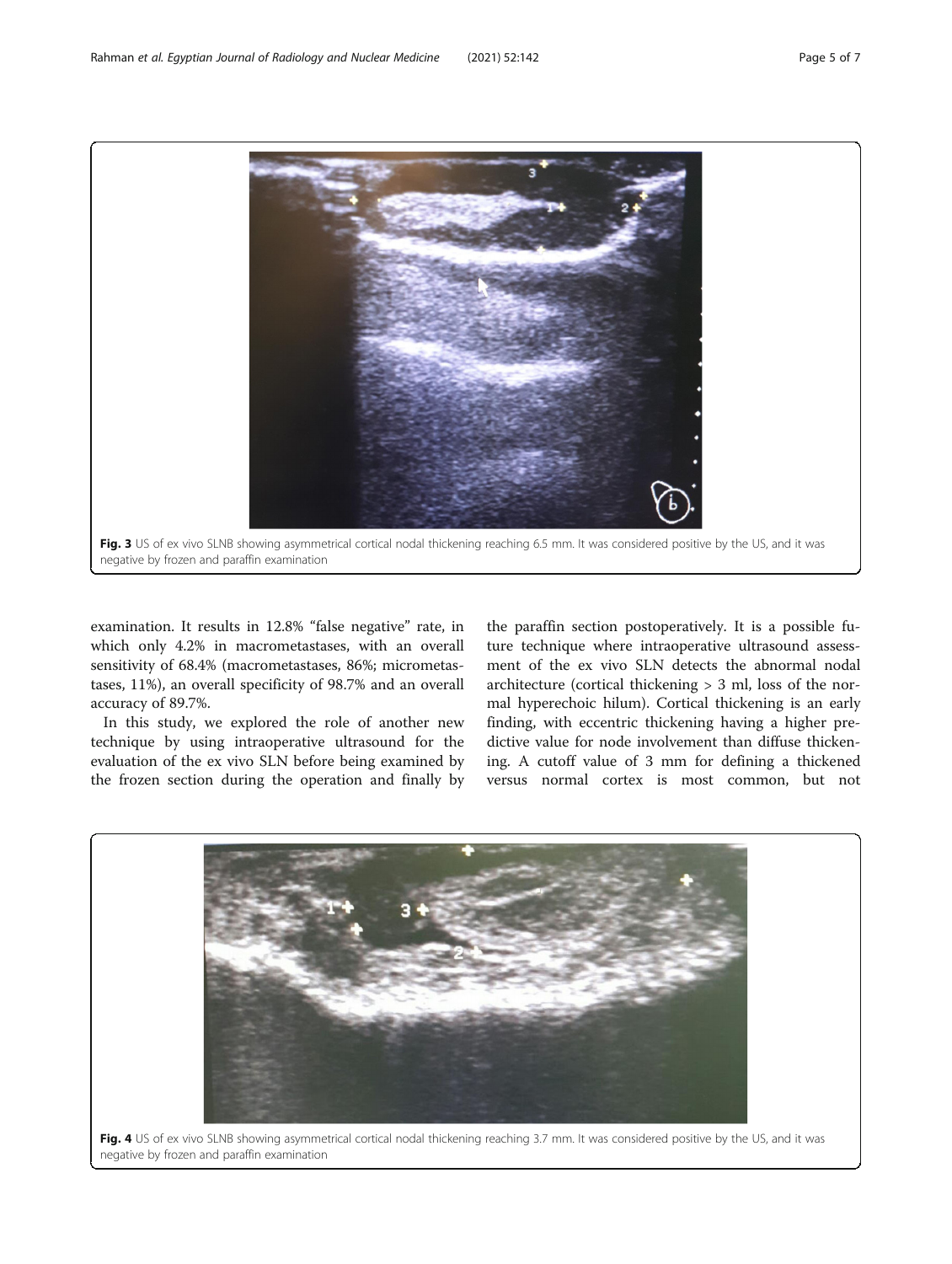<span id="page-5-0"></span>universally, used. The presence of a tumor within the node may lead to the effacement of the fatty hilum and alteration in nodal contours [\[18\]](#page-6-0).

Suspicious criteria for axillary LN in US evaluation include increase spherical index, nodal hypoechogenicity, and cortical thickness. Along with asymmetrical cortical thickening, an abnormal lymph node can be defined. Cortical thickness of  $\geq$  3 mm showed 96% sensitivity and 87% specificity in the detection of malignant nodes; other trials with a larger sample size used values ranging between 2.3 and 4 mm  $[18]$  $[18]$  $[18]$ .

We categorized the retrieved lymph node as being suspicious depending on the measurement of its cortical thickness and whether it has a uniform or non-uniform cortical thickness (Figs. [1](#page-3-0) and [2\)](#page-3-0). Both used criteria showed a statically significant correlation with final histopathological results ( $p$ -value < 0.001) with a cutoff value for cortical thickness = 2.65 mm.

The sensitivity, specificity, PPV, NPV, and accuracy of ultrasound in the detection of positive lymph nodes were 95.45%, 82%, 70%, 97.62%, and 86.11%, respectively.

By comparing ultrasonographic assessment of ex vivo lymph nodes with frozen section examination to paraffin section examination of the lymph nodes, we found that frozen section examination is superior to the ultrasonographic assessment of ex vivo lymph in detecting positive cases when compared to paraffin section examination (Figs. [3](#page-4-0) and [4](#page-4-0)).

In the current study, injection of 1% MB was safe and no allergic or anaphylactic reactions were observed during the SLNB procedure, following most published studies, except Teknos et al. [\[19\]](#page-6-0) who reported a case of pulmonary edema during an SLN procedure using MB.

Follow-up of the patients with positive SLNB for an average of 1 year showed no locoregional recurrence in any of the patients in the study group.

#### Study limitation

This study described the results of a single-center with a small number of studied populations.

#### Conclusion

Ultrasound assessment of ex vivo SLNB is a good negative test with a sensitivity reaching 95.5% but it is not a good positive test and it is inferior to frozen section examination in detecting positive cases of SLNB. This technique cannot replace the intraoperative frozen section pathological assessment of SLNs.

#### Abbreviations

LN: Lymph node; US: Ultrasound; SLNB: Sentinel lymph node biopsy; FNAC: Fine-needle aspiration cytology; ALND: Axillary lymph node dissection; ITCs: Isolated tumor cells; IR: Identification rate

#### Acknowledgements

No acknowledgement.

#### Authors' contributions

RW and MA wrote the manuscript. MN collected patient data. LA contributed to the image processing and collection of patient's images. EK participated in the design of the study and performed the surgical procedure. SA performed the pathological examination. RW and LA participated in its design and coordination and helped to draft the manuscript. MA was responsible for the revision of the draft from a clinical point of view. MN and MA were responsible for the surgical data collection. The author(s) read and approved the final manuscript.

#### Funding

None (there have been no significant financial support)

#### Availability of data and materials

The datasets used and/or analyzed during the current study are available from the corresponding author on reasonable request.

#### **Declarations**

#### Ethics approval and consent to participate

The medical ethics were considered and respected. This research is approved by Local Ethical Committee of Kasr El Aini Medical School, Faculty of Medicine, Cairo University (reference number is not available), and informed written consent was taken from patients included in this study.

#### Consent for publication

All patients included in this research gave written informed consent to publish the data contained within this study.

#### Competing interests

The authors declare that they have no competing interests.

#### Author details

<sup>1</sup> Radiology Department, Faculty of Medicine, Cairo University, Giza, Egypt. <sup>2</sup> Faculty of Medicine, Cairo University, Giza, Egypt.

#### Received: 29 October 2020 Accepted: 27 April 2021 Published online: 02 June 2021

#### References

- 1. Alkuwari E, Auger M (2008) Accuracy of fine-needle aspiration cytology of axillary lymph nodes in breast cancer patients. A study of 115 cases with cytologic –histologic correlation. Am Cancer Soc 114:89–93
- 2. Siguan SS, Bordeos LN, Baking-Fernandez STA (2016) A review of the accuracy of sentinel lymph node biopsy by comparing frozen section with final paraffin block H&S staining and correlation with the final axillary lymph node dissection results. Philipp J Surg Specialists (PJSS) 71:41–45
- 3. Van der Noordaa MEM, Peeters V, Rutgers EJT (2017) The intraoperative assessment of sentinel nodes –standard and controversies. Breast 34:64–69
- 4. Giuliano AE, Hunt KK, Ballman KV, Beitsch PD, Whitworth PW et al (2011) Axillary dissection vs. no axillary dissection in women with invasive breast cancer and sentinel node metastasis: a randomized clinical trial. JAMA 9: 569–575
- 5. Galen RS (1980) Predictive values and efficiency of laboratory testing. Pediat J Clin North Am 27:861–869
- 6. Chan YH (2003) Biostatistics102: quantitative data parametric & nonparametric tests. Singapore Med J 44(8):391–396
- 7. Chan YH (2003) Biostatistics 103: qualitative data –tests of independence. Singapore Med J 44(10):498–503
- 8. Giuliano AE, Kirgan DM, GuentherJM MDL (1994) Lymphatic mapping and sentinel lymphadenectomy for breast cancer. Ann Surg 220(3):391–401. <https://doi.org/10.1097/00000658-199409000-00015>
- 9. Moatasim A, Mujtaba S, Faidi N (2013) Intraoperative frozen section analysis of sentinel lymph nodes in breast carcinoma patients in a tertiary hospital in Pakistan. Int J Surg 1:253–258
- 10. Gurleyik G, Guleyik E, Aktekin A, Aker F (2015) Preoperative assessment of the axilla by surgeon performed ultrasound and cytology in patients with breast cancer. J Clin Med Res 7(6):440–445. [https://doi.org/10.14740/](https://doi.org/10.14740/jocmr2114w) [jocmr2114w](https://doi.org/10.14740/jocmr2114w)
- 11. Daly MB, Pilarski R, Axilbund JE, Buys SS, Crawford B, Friedman S, Garber JE, Horton C, Kaklamani V, Klein C, Kohlmann W (2014) Genetic/familial high –